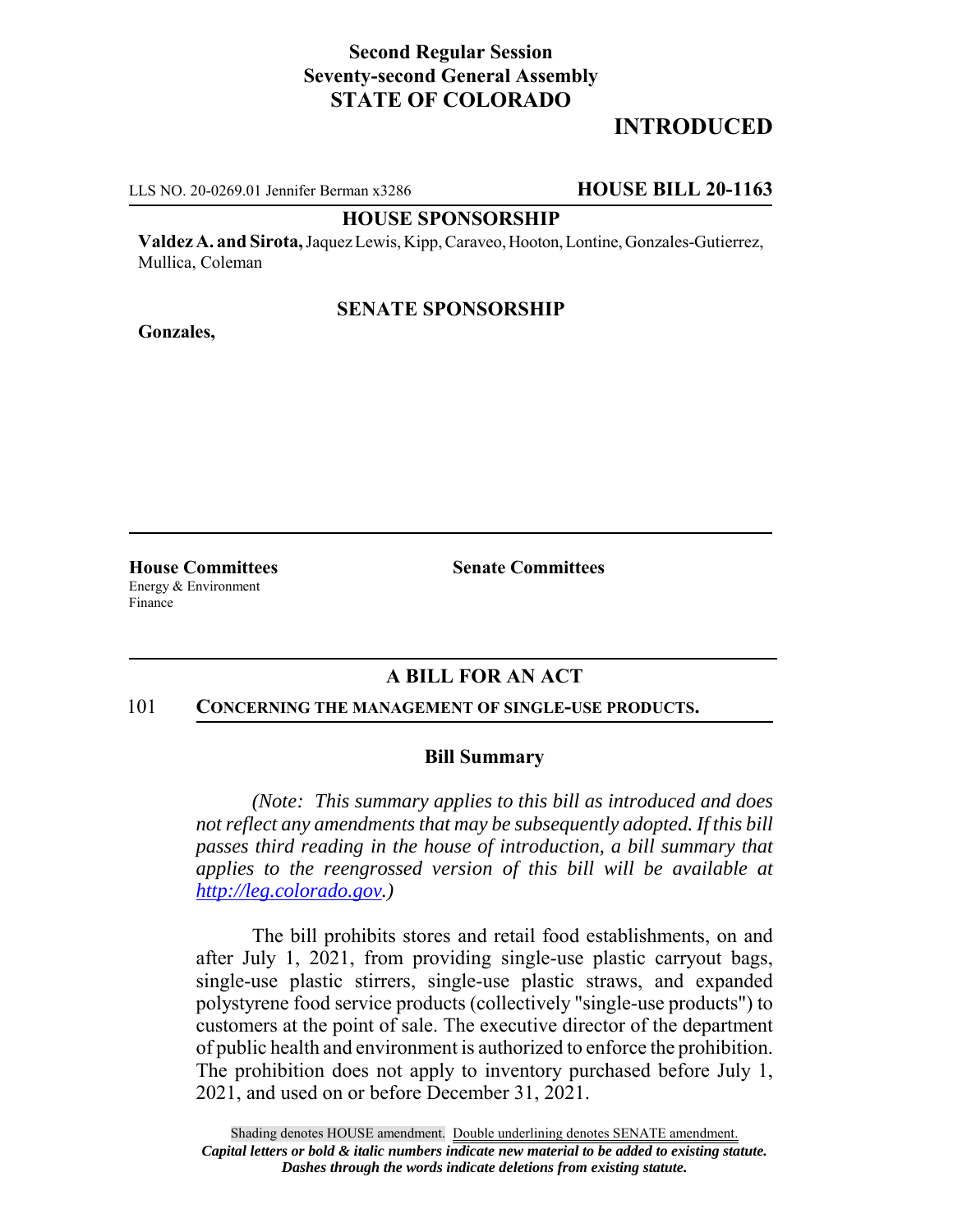A store or retail food establishment, on or after July 1, 2021, may furnish recyclable paper carryout bags to a customer at a charge of at least 10 cents per customer, which amount the store or establishment may retain in full, unless a local government's ordinance or resolution prohibits the store or establishment from retaining the full charge.

A local government, on or after July 1, 2021, is preempted from enacting an ordinance, resolution, rule, or charter provision that is less stringent than the statewide prohibition.

| $\mathbf{1}$   | Be it enacted by the General Assembly of the State of Colorado:       |
|----------------|-----------------------------------------------------------------------|
| $\overline{2}$ | <b>SECTION 1.</b> In Colorado Revised Statutes, add part 5 to article |
| 3              | 17 of title 25 as follows:                                            |
| $\overline{4}$ | PART <sub>5</sub>                                                     |
| 5              | <b>MANAGEMENT OF SINGLE-USE PRODUCTS</b>                              |
| 6              | 25-17-501. Legislative declaration. THE GENERAL ASSEMBLY              |
| 7              | FINDS, DETERMINES, AND DECLARES THAT LIMITING THE USE OF              |
| 8              | SINGLE-USE PRODUCTS WILL MITIGATE THE HARMFUL EFFECTS ON OUR          |
| 9              | STATE'S NATURAL RESOURCES AND OUR ENVIRONMENT THAT RESULT             |
| 10             | FROM DISPOSING OF THESE PRODUCTS IN OUR LANDFILLS.                    |
| 11             | 25-17-502. Definitions. As USED IN THIS PART 5, UNLESS THE            |
| 12             | <b>CONTEXT OTHERWISE REQUIRES:</b>                                    |
| 13             | (1) (a) "CARRYOUT BAG" MEANS A BAG THAT IS FURNISHED TO A             |
| 14             | CUSTOMER AT A STORE OR RETAIL FOOD ESTABLISHMENT AT THE POINT OF      |
| 15             | SALE FOR USE BY THE CUSTOMER TO TRANSPORT OR CARRY PURCHASED          |
| 16             | ITEMS.                                                                |
| 17             | (b) "CARRYOUT BAG" DOES NOT INCLUDE:                                  |
| 18             | (I) A BAG MADE OF PAPER WHEN THE PAPER HAS A BASIS WEIGHT             |
| 19             | OF THIRTY POUNDS OR LESS;                                             |
| 20             | (II)<br>A BAG THAT A PHARMACY PROVIDES TO A CUSTOMER                  |
| 21             | PURCHASING PRESCRIPTION MEDICATION;                                   |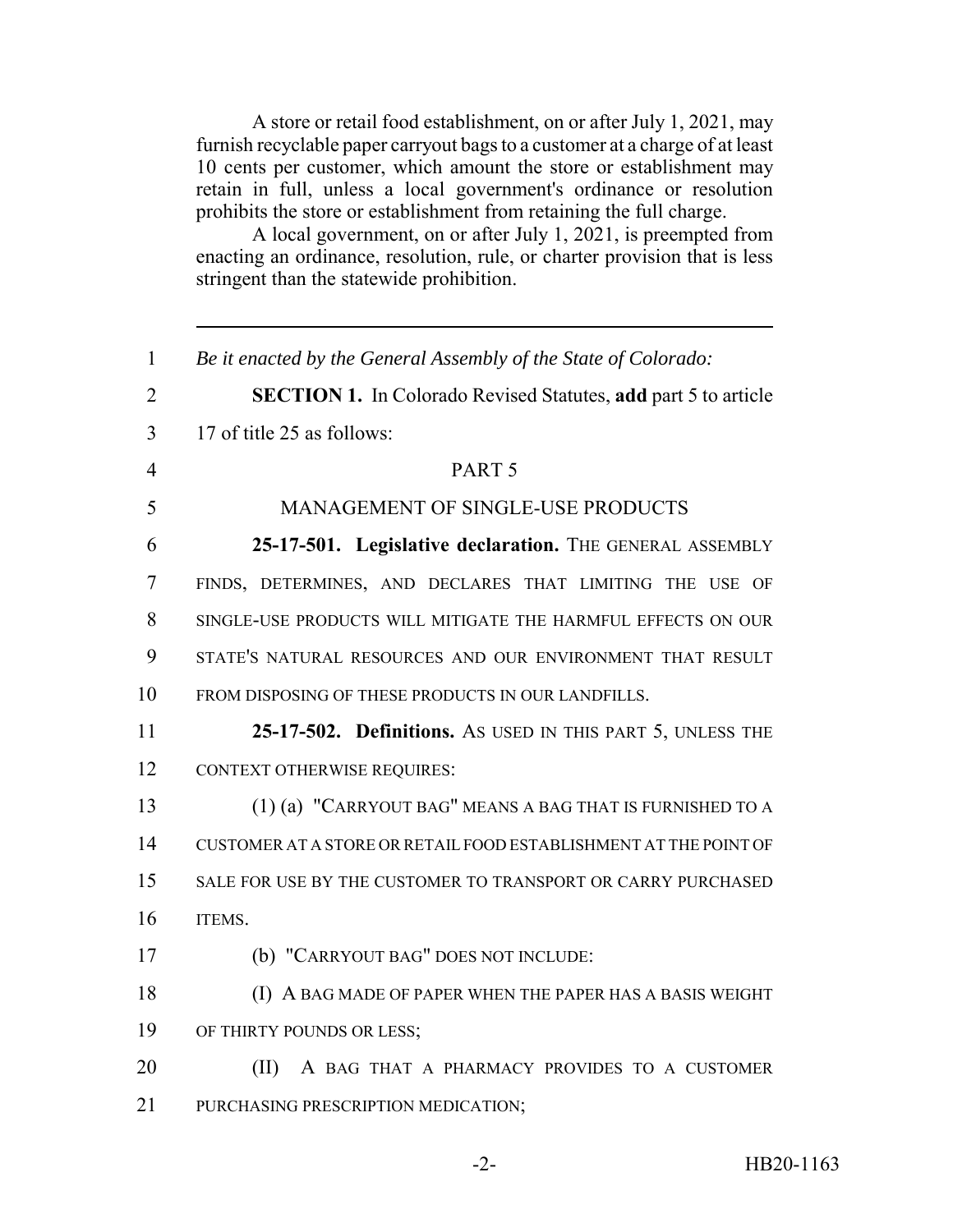(III) A BAG THAT A CUSTOMER USES INSIDE A STORE TO: (A) PACKAGE LOOSE OR BULK ITEMS, SUCH AS FRUITS, VEGETABLES, NUTS, GRAINS, CANDY, GREETING CARDS, OR SMALL HARDWARE ITEMS SUCH AS NAILS, BOLTS, OR SCREWS; (B) CONTAIN OR WRAP FROZEN FOODS, MEAT, SEAFOOD, FISH, FLOWERS, POTTED PLANTS, OR OTHER ITEMS THAT, IF THEY WERE TO COME IN CONTACT WITH OTHER ITEMS, COULD DAMPEN OR CONTAMINATE THE OTHER ITEMS; OR **(C) CONTAIN UNWRAPPED PREPARED FOODS OR BAKERY GOODS;**  OR (IV) A LAUNDRY, DRY CLEANING, OR GARMENT BAG. (2) "COMMISSION" MEANS THE SOLID AND HAZARDOUS WASTE COMMISSION CREATED IN SECTION 25-15-302. (3) "DEPARTMENT" MEANS THE DEPARTMENT OF PUBLIC HEALTH AND ENVIRONMENT CREATED IN SECTION 25-1-102. (4) "EXECUTIVE DIRECTOR" MEANS THE EXECUTIVE DIRECTOR OF THE DEPARTMENT OR THE EXECUTIVE DIRECTOR'S DESIGNEE. (5) "EXPANDED POLYSTYRENE" MEANS BLOWN POLYSTYRENE, COMMONLY KNOWN AS STYROFOAM™, AND ANY OTHER EXPANDED OR EXTRUDED FOAM CONSISTING OF THERMOPLASTIC PETROCHEMICAL MATERIALS UTILIZING A STYRENE MONOMER AND PROCESSED BY TECHNIQUES THAT MAY INCLUDE: (a) FOR EXPANDABLE-BEAD POLYSTYRENE, FUSION OF POLYMER SPHERES; (b) INJECTION MOLDING; 26 (c) FOAM MOLDING; AND (d) FOR EXTRUDED FOAM POLYSTYRENE, EXTRUSION-BLOW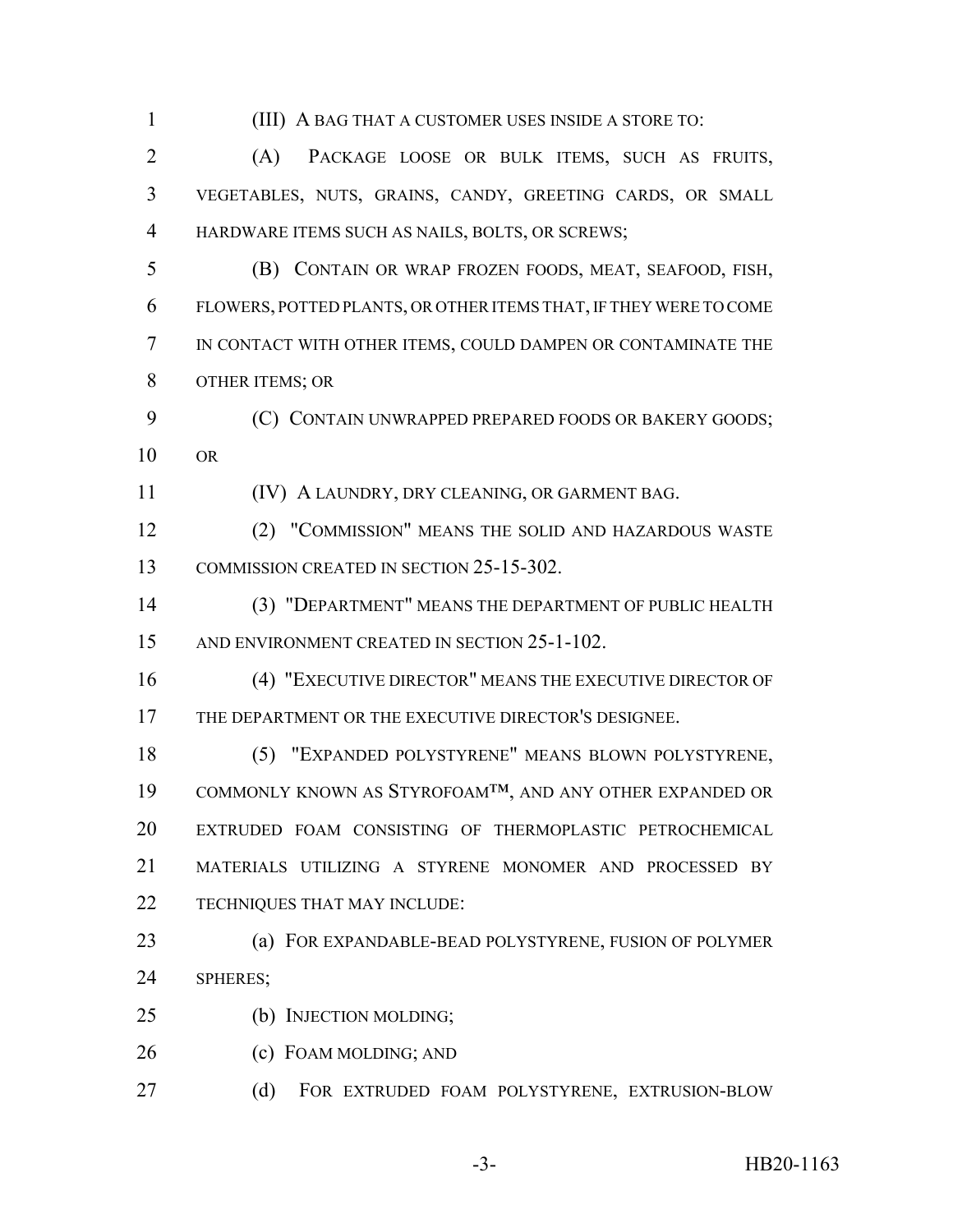MOLDING.

 (6) (a) "EXPANDED POLYSTYRENE FOOD SERVICE PRODUCT" MEANS A PRODUCT MADE OF EXPANDED POLYSTYRENE THAT IS: (I) USED FOR SELLING OR PROVIDING FOOD OR BEVERAGES; (II) INTENDED FOR A SINGLE USE FOR EATING OR DRINKING; (III) NEITHER INTENDED NOR SUITABLE FOR MULTIPLE REUSES; AND (IV) GENERALLY RECOGNIZED BY THE PUBLIC AS AN ITEM TO BE DISCARDED AFTER ONE USE. (b) "EXPANDED POLYSTYRENE FOOD SERVICE PRODUCT" INCLUDES FOOD CONTAINERS, PLATES, HOT AND COLD BEVERAGE CUPS, TRAYS, AND 12 CARTONS FOR EGGS OR OTHER FOOD ITEMS. (c) "EXPANDED POLYSTYRENE FOOD SERVICE PRODUCT" DOES NOT INCLUDE: (I) EXPANDED POLYSTYRENE PACKAGING FOR FOOD OR BEVERAGES THAT WERE PACKAGED OUTSIDE OF THIS STATE BEFORE AN

 IN-STATE STORE OR RETAIL FOOD ESTABLISHMENT RECEIVED THE PACKAGED FOOD OR BEVERAGE;

 (II) A PRODUCT MADE OF EXPANDED POLYSTYRENE THAT IS USED TO PACKAGE RAW, UNCOOKED, OR BUTCHERED MEAT, FISH, OR SEAFOOD; OR

(III) A NONFOAM POLYSTYRENE FOOD SERVICE PRODUCT.

 (7) (a) "FOOD" MEANS ANY RAW, COOKED, OR PROCESSED EDIBLE SUBSTANCE OR INGREDIENT USED OR INTENDED FOR USE OR FOR SALE IN WHOLE OR IN PART FOR HUMAN CONSUMPTION.

 (b) "FOOD" DOES NOT INCLUDE A DRUG, AS THAT TERM IS DEFINED 27 IN SECTION 25-5-402 (9).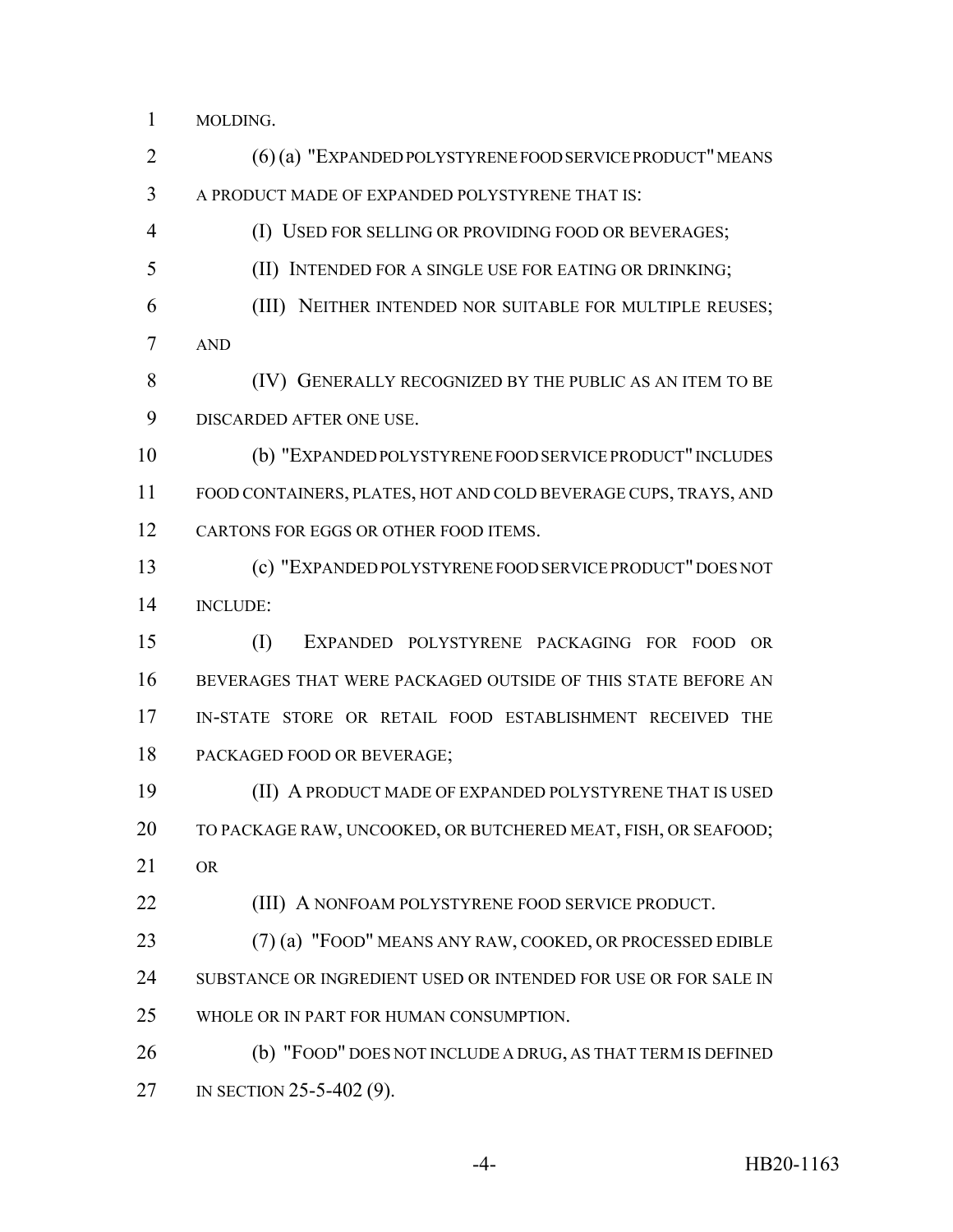(8) "PLASTIC" MEANS A SYNTHETIC MATERIAL MADE FROM LINKING MONOMERS THROUGH A CHEMICAL REACTION TO CREATE A POLYMER CHAIN THAT CAN BE MOLDED OR EXTRUDED AT HIGH HEAT INTO VARIOUS SOLID FORMS THAT RETAIN THEIR DEFINED SHAPES DURING THEIR LIFE CYCLE AND AFTER DISPOSAL, INCLUDING MATERIAL DERIVED FROM EITHER PETROLEUM OR A BIOLOGICALLY BASED POLYMER, SUCH AS CORN OR OTHER PLANT SOURCES.

 (9) "POINT OF SALE" MEANS A CHECK-OUT STAND, CASH REGISTER, OR OTHER POINT AT WHICH THE SALES TRANSACTION OCCURS IN A STORE OR RETAIL FOOD ESTABLISHMENT OR, FOR PRODUCTS THAT ARE ORDERED REMOTELY FROM A STORE OR RETAIL FOOD ESTABLISHMENT AND 12 DELIVERED, THE LOCATION WHERE THE PRODUCTS ARE DELIVERED.

 (10) "RETAIL FOOD ESTABLISHMENT" HAS THE MEANING SET FORTH IN SECTION 25-4-1602 (14).

 (11) "REUSABLE CARRYOUT BAG" MEANS A CARRYOUT BAG THAT IS DESIGNED AND MANUFACTURED FOR AT LEAST ONE HUNDRED TWENTY-FIVE USES, CAN CARRY AT LEAST TWENTY-TWO POUNDS, HAS STITCHED HANDLES, AND IS MADE OF:

- (a) CLOTH OR MACHINE-WASHABLE FABRIC; OR
- (b) POLYPROPYLENE.

 (12) (a) "SINGLE-USE PLASTIC CARRYOUT BAG" MEANS A CARRYOUT BAG THAT IS A SINGLE-USE PRODUCT MADE OF PLASTIC.

- (b) "SINGLE-USE PLASTIC CARRYOUT BAG" DOES NOT INCLUDE A REUSABLE CARRYOUT BAG.
- (13) (a) "SINGLE-USE PLASTIC STIRRER" MEANS A DEVICE THAT IS:
- 26 (I) USED TO MIX BEVERAGES;
- (II) MADE PREDOMINANTLY OF PLASTIC; AND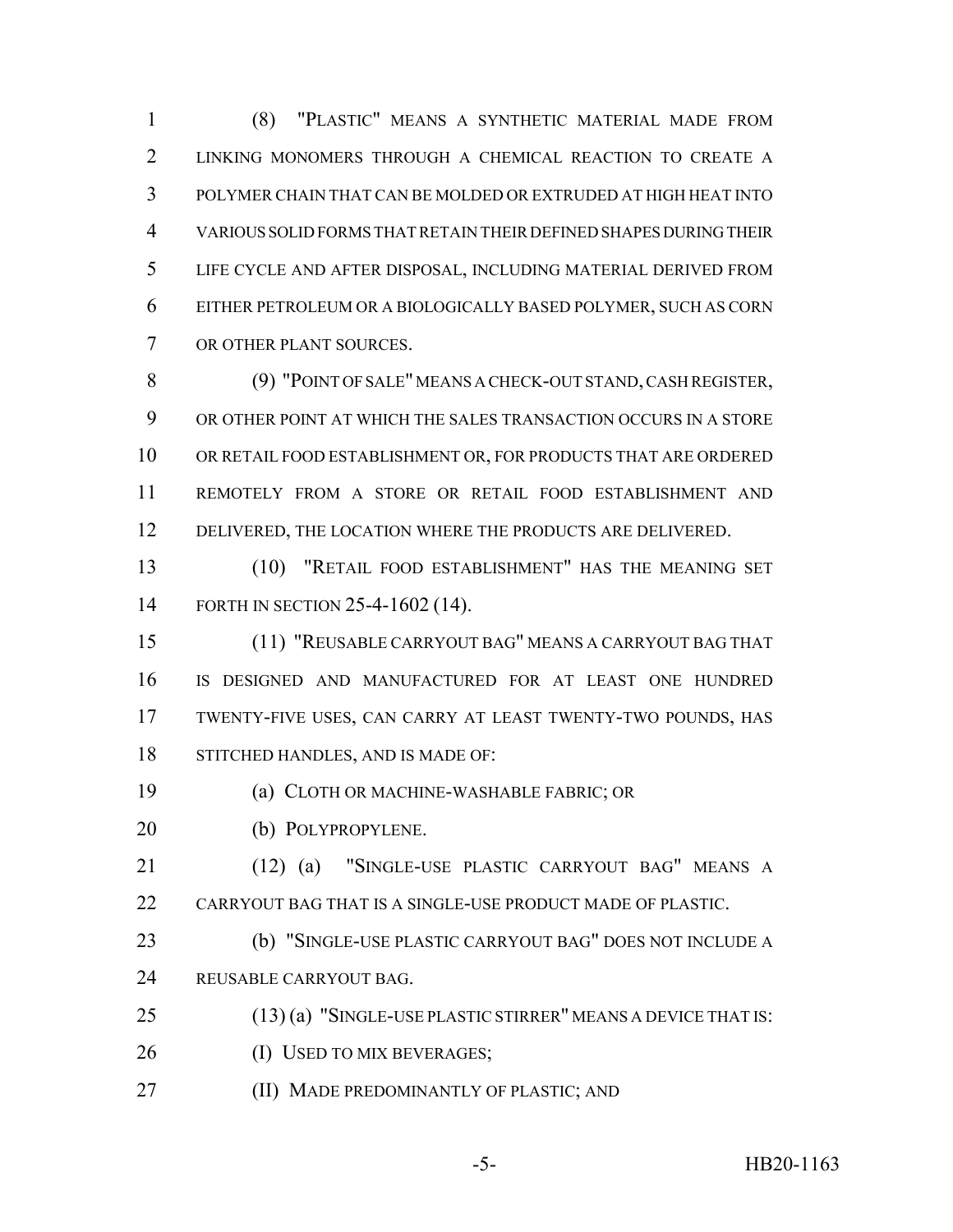(III) A SINGLE-USE PRODUCT.

 (b) "SINGLE-USE PLASTIC STIRRER" INCLUDES A PLASTIC STOPPER THAT MAY BE PLACED INTO THE SIPPING HOLE OF A BEVERAGE LID TO PREVENT LEAKS OR SPILLS.

- (14) "SINGLE-USE PLASTIC STRAW" MEANS A TUBE MADE OF PLASTIC THAT IS:
- (a) USED TO TRANSFER LIQUID FROM A CONTAINER TO THE MOUTH OF A PERSON DRINKING THE LIQUID; AND
- (b) A SINGLE-USE PRODUCT.

(15) "SINGLE-USE PRODUCT" MEANS A PRODUCT THAT IS:

 (a) (I) NEITHER INTENDED NOR SUITABLE FOR MULTIPLE USES; OR (II) GENERALLY RECOGNIZED BY THE PUBLIC AS AN ITEM TO BE DISCARDED AFTER ONE USE; AND

 (b) A SINGLE-USE PLASTIC CARRYOUT BAG, A SINGLE-USE PLASTIC STRAW, A SINGLE-USE PLASTIC STIRRER, OR AN EXPANDED POLYSTYRENE FOOD SERVICE PRODUCT.

 (16) "STORE" MEANS A GROCERY STORE, SUPERMARKET, CONVENIENCE STORE, LIQUOR STORE, DRY CLEANER, PHARMACY, DRUG STORE, CLOTHING STORE, OR OTHER TYPE OF RETAIL ESTABLISHMENT AT WHICH CARRYOUT BAGS ARE TRADITIONALLY PROVIDED TO CUSTOMERS.

 **25-17-503. Restrictions on use of single-use products - inventory exception - enforcement - penalties - repeal.** (1) ON AND AFTER JULY 1,2021, AN OWNER, OPERATOR, EMPLOYEE, CONTRACTOR, OR AGENT OF A STORE OR RETAIL FOOD ESTABLISHMENT SHALL NOT PROVIDE THE FOLLOWING SINGLE-USE PRODUCTS TO A CUSTOMER:

- (a) A SINGLE-USE PLASTIC CARRYOUT BAG;
- (b) A SINGLE-USE PLASTIC STRAW UNLESS THE SINGLE-USE PLASTIC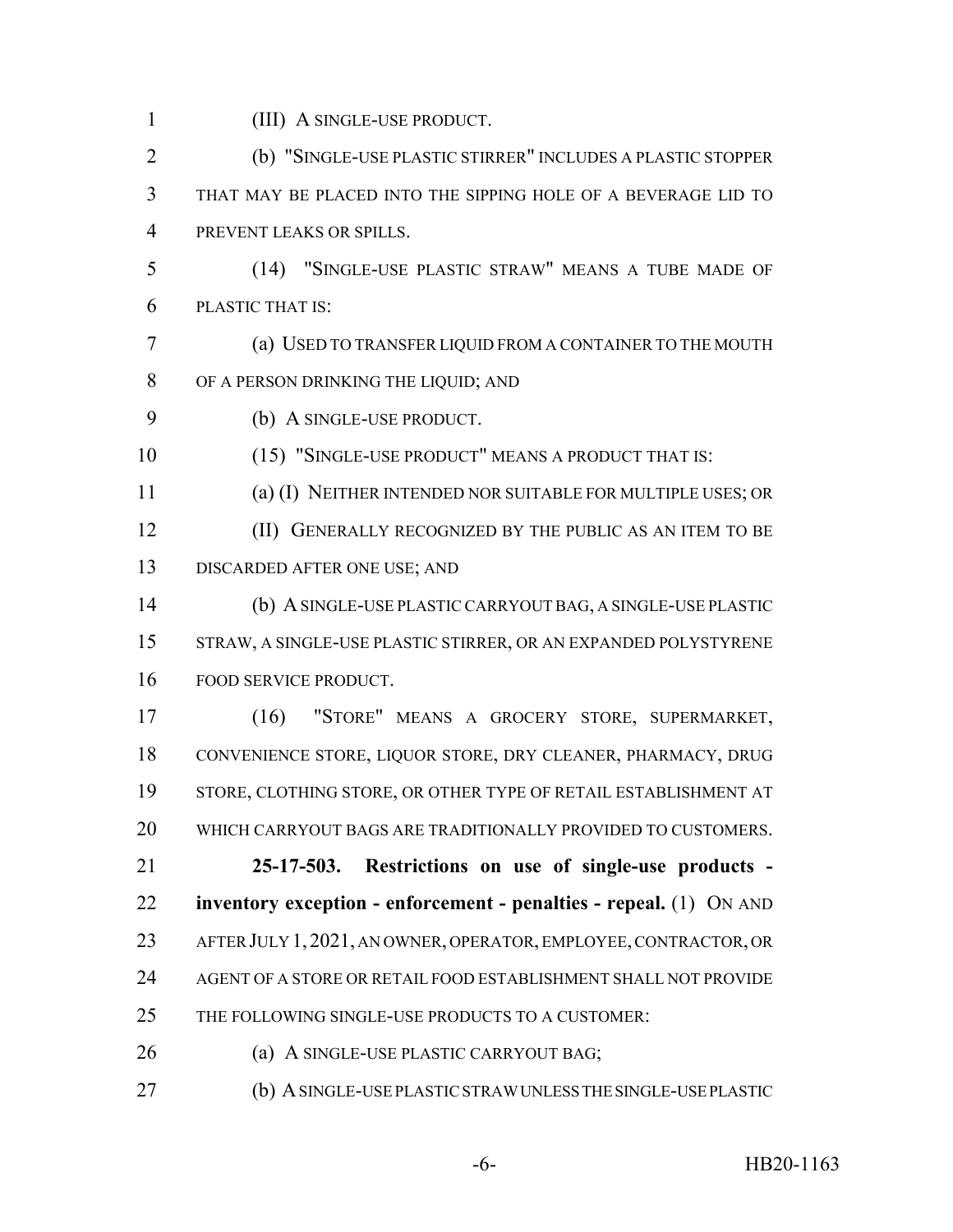STRAW IS PROVIDED TO THE CUSTOMER UPON REQUEST; HOWEVER, IT IS PREFERABLE THAT A PAPER STRAW BE PROVIDED INSTEAD. THE PROHIBITION SET FORTH IN THIS SUBSECTION (1)(b) DOES NOT APPLY TO ANY STORE OR RETAIL FOOD ESTABLISHMENT LOCATED WITHIN:

 (I) A HOSPITAL OR OTHER HEALTH CARE FACILITY REQUIRED TO OBTAIN A LICENSE PURSUANT TO SECTION 25-3-101 (1); OR

 (II) AN INDEPENDENT LIVING FACILITY THAT PROVIDES ASSISTANCE TO ITS SENIORS IN THE PERFORMANCE OF THEIR DAILY LIVING ACTIVITIES.

(c) A SINGLE-USE PLASTIC STIRRER; OR

 (d) AN EXPANDED POLYSTYRENE FOOD SERVICE PRODUCT; EXCEPT THAT THIS PROHIBITION DOES NOT APPLY TO A PERSON THAT STORES OR PACKAGES FOOD OR A BEVERAGE IN AN EXPANDED POLYSTYRENE FOOD SERVICE PRODUCT FOR DISTRIBUTION OUTSIDE OF THIS STATE.

 (2) (a) NOTWITHSTANDING SUBSECTION (1) OF THIS SECTION, AN OWNER, OPERATOR, EMPLOYEE, CONTRACTOR, OR AGENT OF A STORE OR RETAIL FOOD ESTABLISHMENT MAY PROVIDE A SINGLE-USE PRODUCT TO A CUSTOMER ON OR BEFORE DECEMBER 31, 2021, IF THE SINGLE-USE PRODUCT WAS PART OF THE STORE'S OR RETAIL FOOD ESTABLISHMENT'S 20 INVENTORY BEFORE JULY 1, 2021.

21 (b) THIS SUBSECTION (2) IS REPEALED, EFFECTIVE JULY 1, 2023. (3) (a) THE EXECUTIVE DIRECTOR, ON THE EXECUTIVE DIRECTOR'S OWN MOTION OR UPON A COMPLAINT FILED WITH THE EXECUTIVE DIRECTOR BY ANY PERSON, MAY INVESTIGATE AN ALLEGED VIOLATION OF THIS SECTION. IF THE EXECUTIVE DIRECTOR FINDS THAT AN OWNER OR OPERATOR OF A STORE OR RETAIL FOOD ESTABLISHMENT HAS VIOLATED THIS SECTION OR HAS ALLOWED AN EMPLOYEE, CONTRACTOR, OR AGENT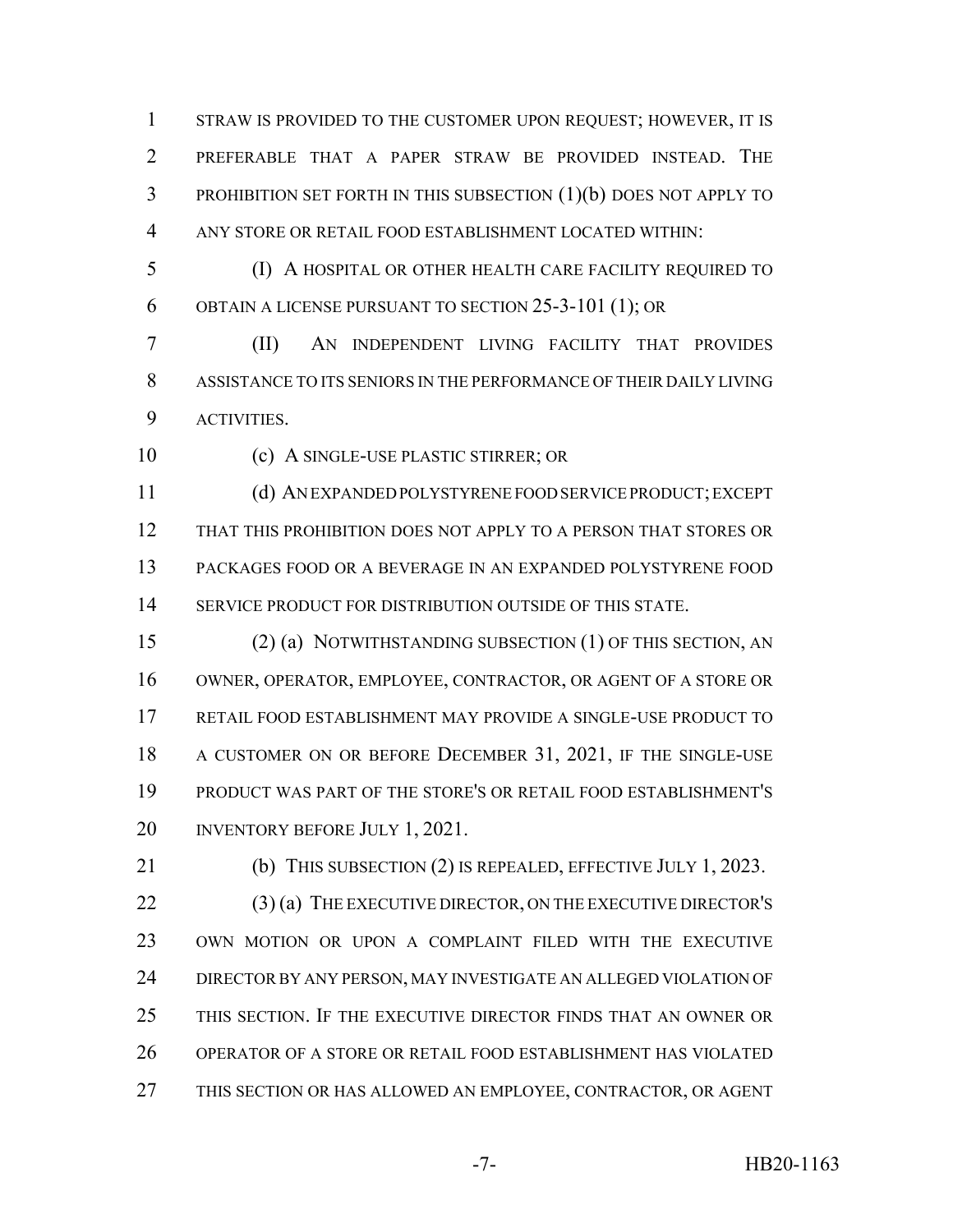OF THE STORE OR RETAIL FOOD ESTABLISHMENT TO VIOLATE THIS SECTION, THE EXECUTIVE DIRECTOR MAY ISSUE AN ORDER REQUIRING THAT THE OWNER OR OPERATOR COMPLY WITH, OR REQUIRE OTHERS TO COMPLY WITH, THIS SECTION AND MAY REQUEST THAT THE ATTORNEY GENERAL SEEK AN INJUNCTION IN ANY COURT OF COMPETENT JURISDICTION TO ENJOIN THE OWNER OR OPERATOR FROM ACTING OR ALLOWING ANOTHER TO ACT IN A MANNER THAT VIOLATES THIS SECTION.

 (b) (I) IF THE EXECUTIVE DIRECTOR HAS KNOWLEDGE THAT AN OWNER OR OPERATOR HAS VIOLATED THIS SECTION MORE THAN ONCE OR HAS ALLOWED EMPLOYEES, CONTRACTORS, OR AGENTS OF THE STORE OR RETAIL FOOD ESTABLISHMENT TO VIOLATE THIS SECTION MORE THAN ONCE, THE EXECUTIVE DIRECTOR MAY INCLUDE WITH AN ORDER ISSUED PURSUANT TO SUBSECTION (3)(a) OF THIS SECTION A CIVIL PENALTY ASSESSMENT AGAINST THE OWNER OR OPERATOR IN THE FOLLOWING AMOUNT:

(A) TWENTY-FIVE DOLLARS FOR A SECOND VIOLATION; OR

 (B) ONE HUNDRED DOLLARS FOR A THIRD OR SUBSEQUENT VIOLATION.

 (II) AN OWNER OR OPERATOR AGAINST WHOM THE EXECUTIVE DIRECTOR HAS ASSESSED A CIVIL PENALTY PURSUANT TO SUBSECTION (3)(b)(I) OF THIS SECTION MAY REQUEST A HEARING ON THE MATTER 22 WITHIN FOURTEEN DAYS AFTER THE DATE OF THE ORDER. IF A HEARING IS REQUESTED, THE EXECUTIVE DIRECTOR SHALL HOLD A HEARING ON THE MATTER IN ACCORDANCE WITH SECTION 24-4-105.

 **25-17-504. Recyclable paper carryout bags - charge.** (1) ON OR AFTER JULY 1,2021, AN OWNER, OPERATOR, EMPLOYEE, CONTRACTOR, OR AGENT OF A STORE MAY PROVIDE A CUSTOMER WITH ONE OR MORE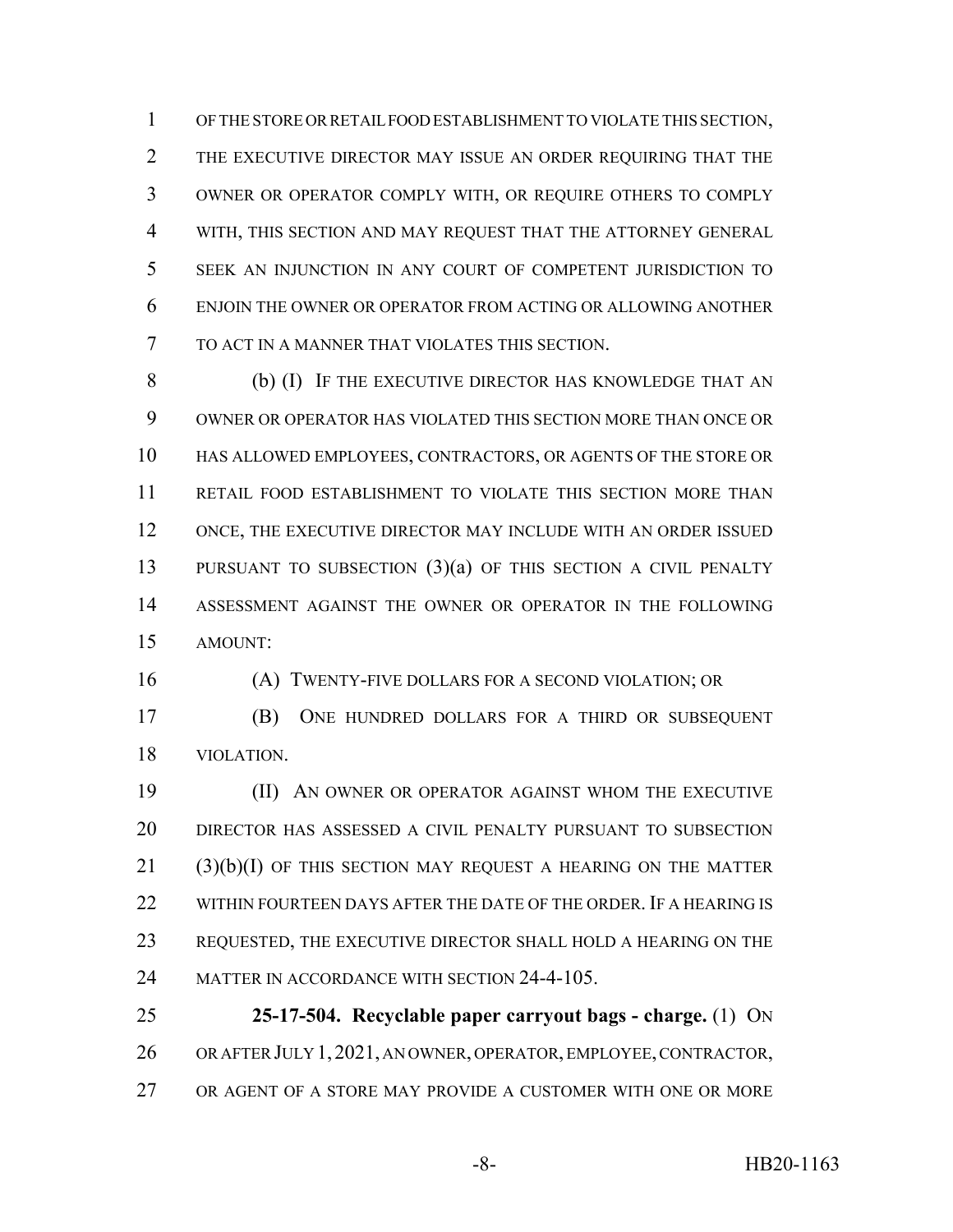RECYCLABLE PAPER CARRYOUT BAGS AT THE POINT OF SALE IF THE CUSTOMER PAYS A CHARGE OF NOT LESS THAN TEN CENTS PER RECYCLABLE PAPER CARRYOUT BAG.

 (2) UNLESS OTHERWISE REQUIRED BY A LOCAL GOVERNMENT'S ORDINANCE OR RESOLUTION REGARDING THE PROVISION OF RECYCLABLE PAPER CARRYOUT BAGS IN THE JURISDICTION IN WHICH A STORE OR RETAIL FOOD ESTABLISHMENT IS LOCATED, THE STORE OR RETAIL FOOD ESTABLISHMENT SHALL RETAIN ANY MONEY COLLECTED PURSUANT TO THIS SECTION.

 **25-17-505. Local government regulation no less stringent - preemption.** ON AND AFTER JULY 1, 2021, A LOCAL GOVERNMENT SHALL 12 NOT ENACT ANY ORDINANCE, RESOLUTION, RULE, OR CHARTER PROVISION REGARDING THE USE OF SINGLE-USE PRODUCTS THAT IS LESS STRINGENT THAN THIS PART 5. IF A LOCAL GOVERNMENT ENACTED AN ORDINANCE, RESOLUTION, RULE, OR CHARTER PROVISION BEFORE JULY 1, 2021, THAT IS LESS STRINGENT THAN THIS PART 5, THE ORDINANCE, RESOLUTION, RULE, OR CHARTER PROVISION IS PREEMPTED BY THIS SECTION.

 **25-17-506. Rules.** THE COMMISSION MAY ADOPT RULES AS NECESSARY TO IMPLEMENT THIS PART 5.

 **SECTION 2. Act subject to petition - effective date.** This act takes effect at 12:01 a.m. on the day following the expiration of the ninety-day period after final adjournment of the general assembly (August 5, 2020, if adjournment sine die is on May 6, 2020); except that, if a referendum petition is filed pursuant to section 1 (3) of article V of the state constitution against this act or an item, section, or part of this act within such period, then the act, item, section, or part will not take effect unless approved by the people at the general election to be held in